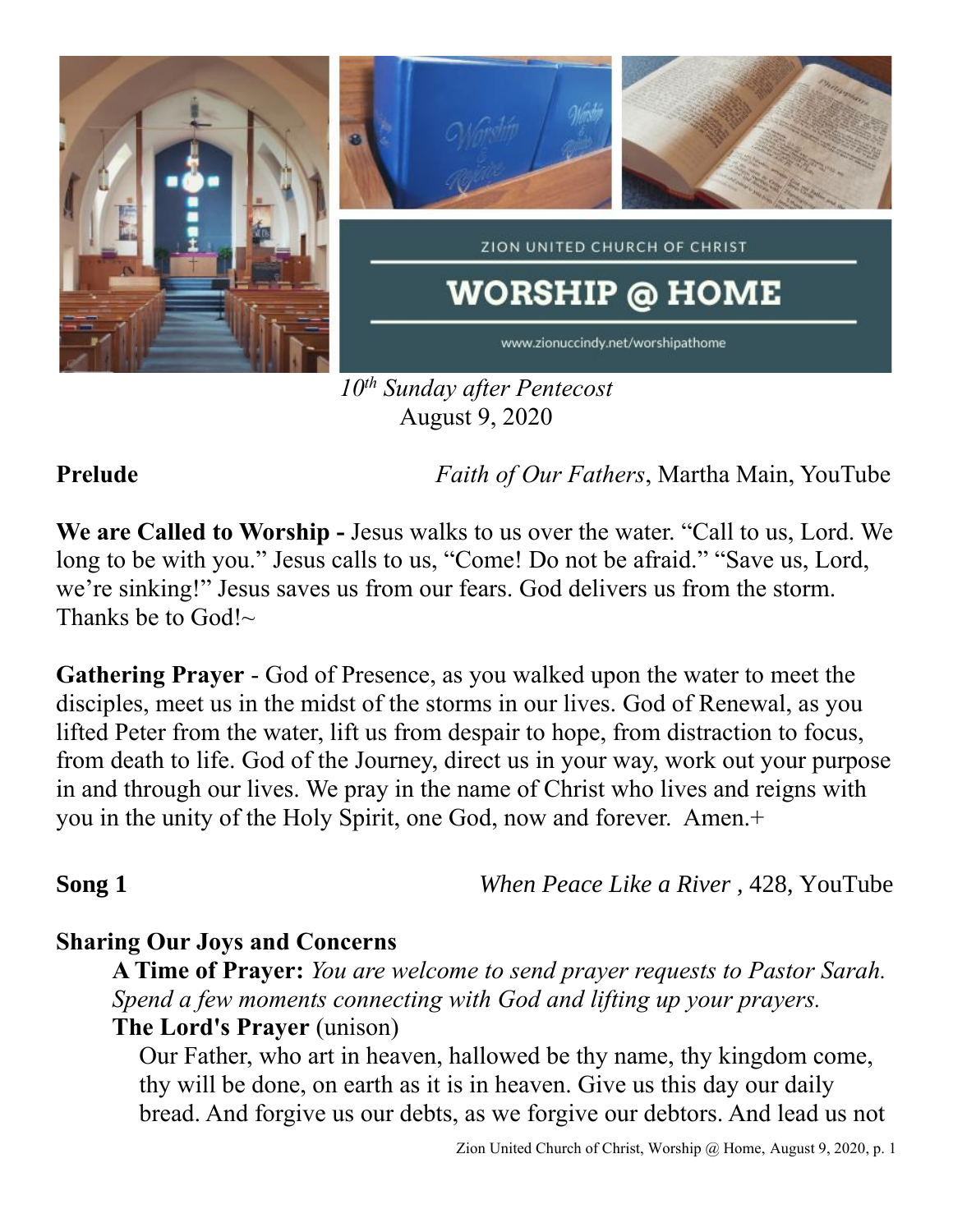into temptation, but deliver us from evil. For thine is the kingdom, and the power, and the glory, forever. Amen.

**Special Music** *For the Beauty of the Earth,* Martha Main, YouTube

**Song 2** *'Tis So Sweet to Trust in Jesus,* 442, YouTube

**We Hear God's Word** Matthew 14:22-33 (CEB)

 $22$  Right then, Jesus made the disciples get into the boat and go ahead to the other side of the lake while he dismissed the crowds. <sup>23</sup> When he sent them away, he went up onto a mountain by himself to pray. Evening came and he was alone. <sup>24</sup> Meanwhile, the boat, fighting a strong headwind, was being battered by the waves and was already far away from land. <sup>25</sup> Very early in the morning he came to his disciples, walking on the lake. <sup>26</sup> When the disciples saw him walking on the lake, they were terrified and said, "It's a ghost!" They were so frightened they screamed.

<sup>27</sup> Just then Jesus spoke to them, "Be encouraged! It's me. Don't be afraid."

<sup>28</sup> Peter replied, "Lord, if it's you, order me to come to you on the water."

<sup>29</sup> And Jesus said, "Come."

Then Peter got out of the boat and was walking on the water toward Jesus.  $30$  But when Peter saw the strong wind, he became frightened. As he began to sink, he shouted, "Lord, rescue me!"

<sup>31</sup> Jesus immediately reached out and grabbed him, saying, "You man of weak faith! Why did you begin to have doubts?" <sup>32</sup> When they got into the boat, the wind settled down.

<sup>33</sup> Then those in the boat worshipped Jesus and said, "You must be God's Son!"

**Meditation** *Rocking the Boat*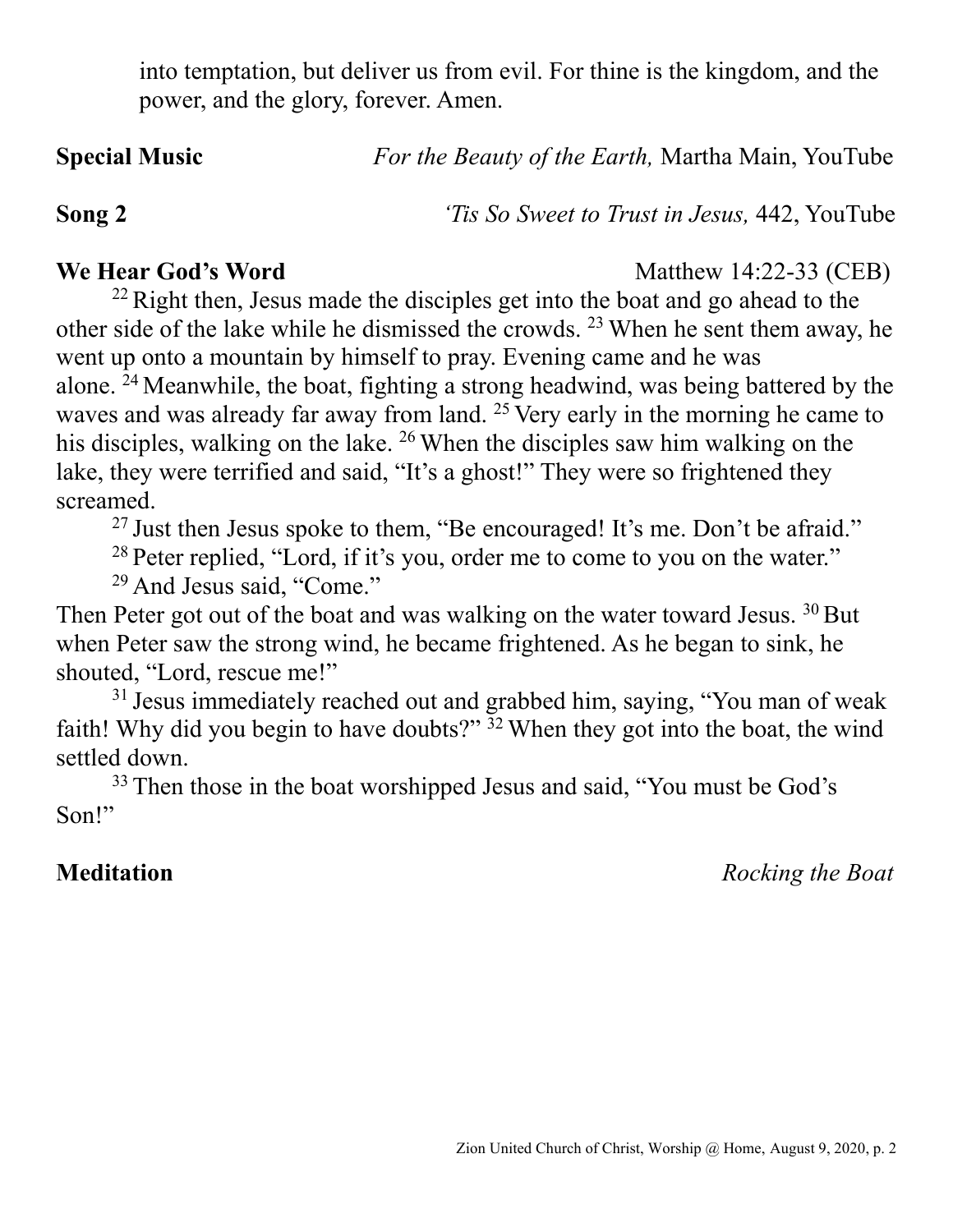## **Spiritual Practice of the Week**



When his disciples were filled with fear, anxiety, uncertainty, and apprehension, the Good News Jesus shared with them was, "Be encouraged!" Students, educators, staff of all kinds, and administrators are beginning a new and uncertain school year. From preschoolers excited for their very first day or school to graduate students, from recent grads starting their first teaching position to seasoned educators, so many need support and encouragement. Reach out to someone you know starting a new school year and offer them a word of encouragement.

# **We Respond to God's Word with Our Giving Offertory**

Friends, we may not be together in person today as we worship, but the ministry of our church goes on. During this time when we are apart, we are still in need financial support for our ministry.

You're invited to take out your checkbook in these moments. As you write out your offering, be prayerful with each letter and number. In times such as these, when money becomes tight and our economy is under strain, God invites us to be generous and give what we can. These are gifts we freely give, as we are able and as we are called.

We ask that you please mail in your offerings to our office. Zion United Church of Christ 8916 E. Troy Ave. Indianapolis, IN 46239

You can now submit your offerings on our website through a secure PayPal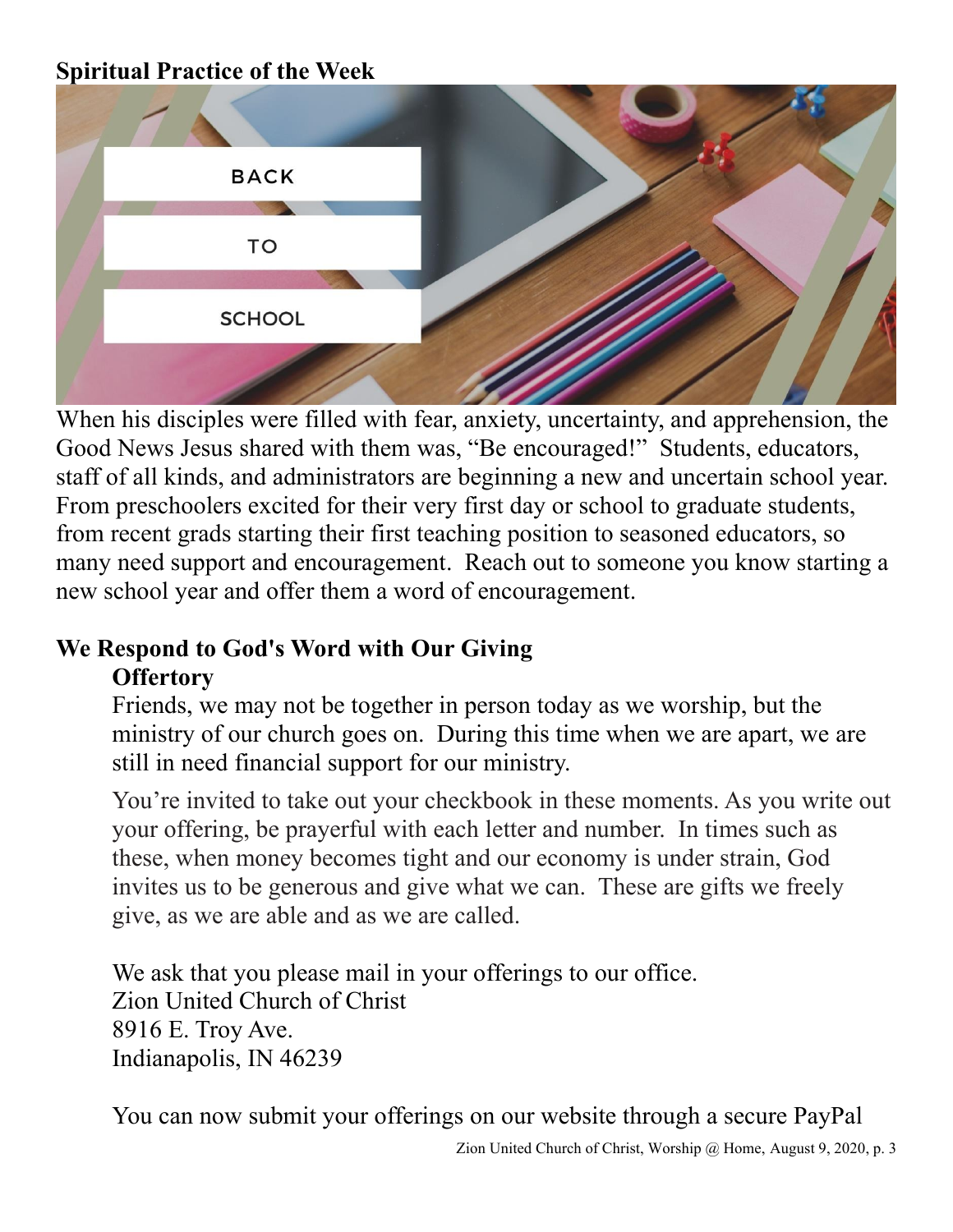donation button. Please know that PayPal receives a 2.2% processing fee and a \$0.30 transaction charge. You are able to set up reoccurring, monthly payments. Check it out on our website at www.zionuccindy.net/donate.

**\*The Doxology** (Please sing the version that is most meaningful to you) *Version 1*

*Praise God from whom all blessings flow; Praise him all creatures here below; Praise him above, ye heavenly host: Praise Father, Son, and Holy Ghost. Amen.*

*Version 2 Praise God from whom all blessings flow; Praise God all creatures here below; Praise God for all that love has done; Creator, Christ, and Spirit One. Amen.* 

**\*We Give Thanks** (unison) – Loving God, we believe that you have saved us, you are saving us and you will save us. We offer to you our whole lives as a living sacrifice of praise and thanksgiving. Use us; multiply us and these gifts we have placed at your altar, to extend the invitation of life, community and purpose in this place and around the world. Amen.+

**Back to School Blessing** – The following prayer was written by our Conference Minister, Rev. Chad Abbott. It was shared throughout the conference this week. If you know someone who needs this prayer this week, please share it with them.

## *A Prayer for Education*

O Great Teacher, it has already begun or is about to begin...school that is....and we are scared. We are scared not because we are weak, but because of the uncertainty of this virus, the uncertainty of our educational systems to handle what all students need, the uncertainty of this moment. When we pray "we," who is the we? We are teachers, students, administrators, food service providers, artists, counselors, coaches, teacher's aides, parents, grandparents, siblings, and community members. Draw near to us in this moment of beginning, for we do not know what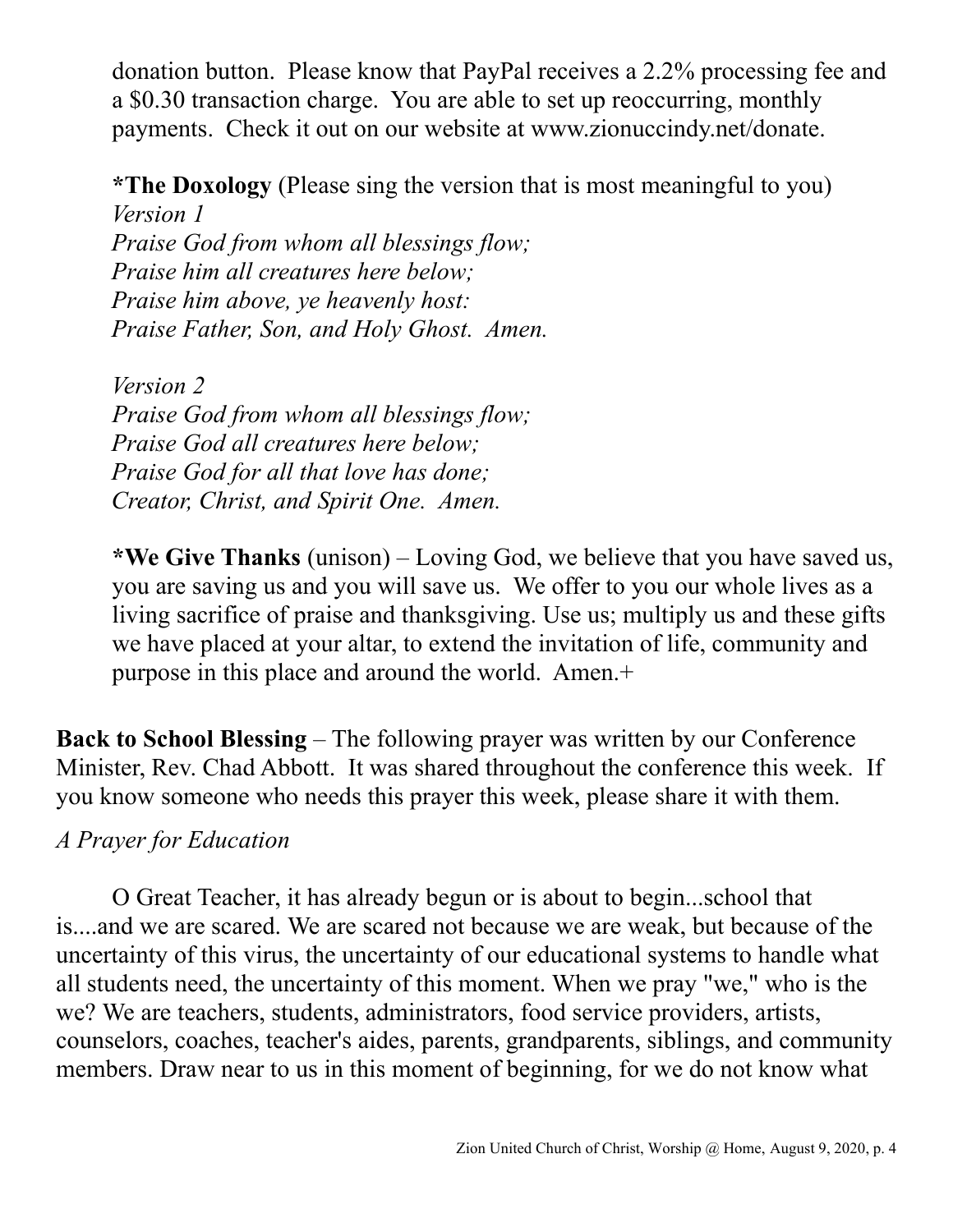this school year will bring and we need your wisdom to be present to the work that is ahead.

O God, we pray for educators.....our teachers, principals, administrators, school board members, professors, counselors, assistants, coaches, and all whose holy work is grounded in teaching and in the formation of other lives. We pray for their safety, for their capacity to teach among unusual circumstances, and for their resiliency amidst the exhaustion of this time. When they went into education as a profession, O God, they likely could never have imagined a moment such as this. So, draw them close to you and may they be supported by the strength of your Spirit.

O Holy One, we pray for students...elementary students, middle school students, high school students, university students, graduate students, and students of life. We know the anxiety that comes with stepping out into the unknown. We pray for students who have so clearly needed community and the structure of a school week, that they would know such consistency while remaining safe. We pray for those students who are deeply afraid of returning before this pandemic is over. May your love and compassion surround them with comfort and peace. We pray for those who feel lonely or isolated because they cannot be around friends. We pray for all students who are disappointed.....disappointed or fearful that this school year will mean them being unable to participate in the arts, in sports, and in academics that ground their lives in the future. May your many students, O God, experience your presence in this new year.

O Divine Presence, we pray for all support persons....parents, grandparents, siblings, community mental health groups, and families. It is hard to send your child to school not knowing for certain that they are safe. We pray for faith and hope to surround those who support students and educators alike. We pray for those that will look over shoulders at screens with a child as they e-learn and as they seek to balance this with their life at work and a life in our communities. As these persons support your beloveds in their education, O God, may they be buoyed by your Spirit and be provided strength for this moment.

Teach us what it means to love and serve our neighbor as schools resume their work. It will not be easy and will not come without risk, but whatever it looks like, O God, may our work in education this year reflect your deep and abiding love for all of creation. May it be so. Amen.

Rev. Chad R. Abbott, Conference Minister, Indiana-Kentucky Conference, UCC